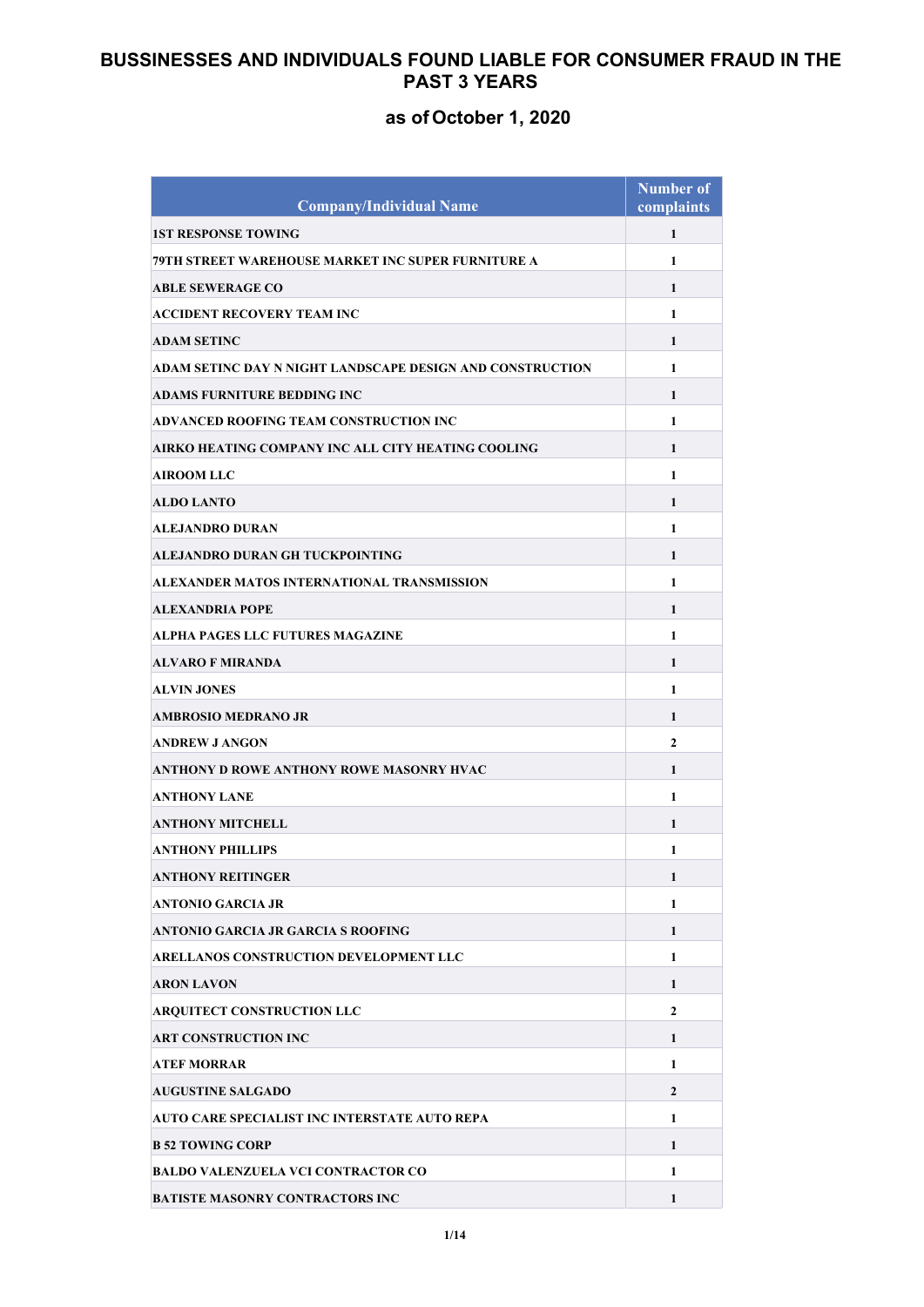| <b>Company/Individual Name</b>                                     | <b>Number of</b><br>complaints |
|--------------------------------------------------------------------|--------------------------------|
| <b>B C T CONTRACTORS LLC</b>                                       | $\mathbf{1}$                   |
| <b>BENJAMIN CRAIG BJ CONSTRUCTION</b>                              | 1                              |
| <b>BENNIE ROBINSON</b>                                             | $\mathbf{1}$                   |
| <b>BETTER BUILT LUMBER AND SUPPLY INC</b>                          | 1                              |
|                                                                    | 1                              |
| BIG L FURNITURE LIQUIDATOR INC<br><b>BJ CONSTRUCTION GROUP LLC</b> | 1                              |
| <b>BMC BUILDERS INC</b>                                            | 1                              |
| BMCI CONSTRUCTION MANAGEMENT LTD REAL INVESTMENT GROU              |                                |
|                                                                    | $\mathbf{1}$                   |
| <b>BOLIVAR CORONEL</b>                                             | 1                              |
| <b>BOURNE MANAGEMENT INC</b>                                       | $\mathbf{1}$                   |
| <b>BRANDON OGLESBY</b>                                             | $\mathbf{1}$                   |
| <b>BRIAN J LOPRESTI</b>                                            | 1                              |
| <b>BRIAN J LOPRESTI DEVELOPMENT GROUP</b>                          | 1                              |
| <b>BROADWAY COMPUTERS X COM TECHNOLOGIES INC</b>                   | 1                              |
| <b>BROOKS SHOE SERVICE INC</b>                                     | $\mathbf{1}$                   |
| <b>BROTHERS HEATING AND COOLING INC</b>                            | 1                              |
| <b>CANDICE CUNNINGHAM</b>                                          | 1                              |
| <b>CANDICE CUNNINGHAM WEALTH PARTNERS PUBLISHING INC</b>           | 1                              |
| <b>CAR FLY AUTO GROUP LLC</b>                                      | $\mathbf{1}$                   |
| <b>CARFLY AUTO GROUP LLC</b>                                       | 1                              |
| <b>CARLOS AGUILAR</b>                                              | 1                              |
| <b>CARLOS AGUILAR GENERAL CONSTRUCTION AND LANDSCAPIN</b>          | 1                              |
| <b>CARLOS J ROBLES</b>                                             | 1                              |
| <b>C D R CONSTRUCTION INC</b>                                      | 1                              |
| <b>CDR CONSTRUCTION INC</b>                                        | 1                              |
| <b>CHARLES DANIELS</b>                                             | 1                              |
| <b>CHARLSIE HYLICK</b>                                             | $\mathbf{1}$                   |
| <b>CHARMS ELECTRICAL CONSTRUCTION</b>                              | 1                              |
| <b>CHEN BROTHERS CONSTRUCTION INC</b>                              | $\mathbf{1}$                   |
| <b>CHESTNUT STREET HOTEL MANAGEMENT LLC TREMONT CHICA</b>          | $\mathbf{1}$                   |
| <b>CHICAGOLAND WRECKING WATERPROOFING INC</b>                      | 1                              |
| <b>CHICAGO REMODELING SPECIALISTS</b>                              | 1                              |
| <b>CHICAGO ROADSIDE TOWING INC</b>                                 | $\mathbf{1}$                   |
| <b>CHICAGO TRAFFIC CONTROL INC</b>                                 | $\overline{2}$                 |
| <b>CHICAGO TRAFFICE CONTROL INC</b>                                | $\mathbf{1}$                   |
| <b>CHRISTIAN DUARTE</b>                                            | 1                              |
| <b>CHRISTOPBER ABBOTT</b>                                          | 1                              |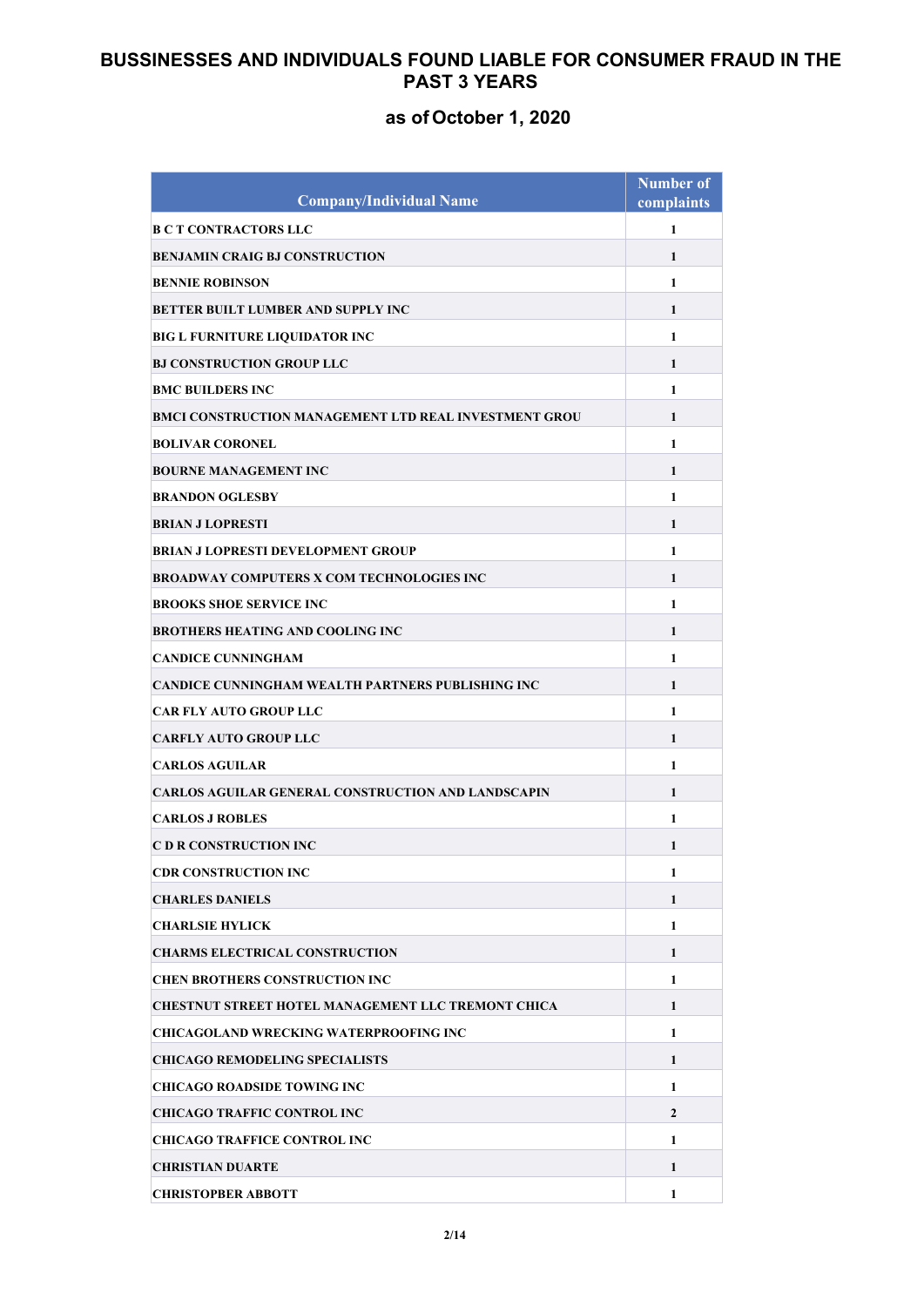| <b>Company/Individual Name</b>                             | <b>Number of</b><br>complaints |
|------------------------------------------------------------|--------------------------------|
| <b>CHRISTOPHER F NICHOLAS</b>                              | $\mathbf{1}$                   |
| <b>CHRISTOPHER F NICHOLAS A B ROOFING SERVICES</b>         | $\mathbf{1}$                   |
| <b>CHRISTOPHER F NICHOLAS M AND M ROOFING AND BLACKTOP</b> | $\mathbf{1}$                   |
| <b>CHRISTOPHER NICHOLAS</b>                                | $\mathbf{1}$                   |
| <b>CITY WIDE TOWING INC</b>                                | 1                              |
| <b>CLAUDIO GARCIA RADILLA</b>                              | $\mathbf{1}$                   |
| CLAUDIO GARCIA RADILLA GARCIA GENERAL CONST                | 1                              |
| <b>CLIFTON KELLY</b>                                       | $\mathbf{1}$                   |
| <b>CODE VIOLATIONS CORRECTIONS SPECIALISTS INC</b>         | $\mathbf{1}$                   |
| <b>COLE CONSTRUCTION INC</b>                               | $\mathbf{1}$                   |
| <b>CORNERSTONE PROPERTY REHAB INC II</b>                   | $\mathbf{1}$                   |
| <b>CORRY WILLIAMS C DUBB CONSTRUCTION</b>                  | $\mathbf{1}$                   |
| <b>COZY CORNERS DINER AND PANCAKE HOUSE INC</b>            | 1                              |
| <b>CRAIG CEPHUS</b>                                        | $\mathbf{1}$                   |
| <b>CRAIG L WARD</b>                                        | $\mathbf{1}$                   |
| <b>CRAIG L WARD CIRCLE PLUMBING</b>                        | $\mathbf{1}$                   |
| <b>CRAIG SANFORD</b>                                       | $\mathbf{1}$                   |
| <b>CUSTOM CELLULAR INC AT AND T</b>                        | $\mathbf{1}$                   |
| <b>CUSTOM CELLULAR INC AT T AUTHORIZED RETAILER</b>        | $\mathbf{1}$                   |
| <b>DAMON REVELS</b>                                        | $\mathbf{1}$                   |
| <b>DANIEL GENARO RAMIREZ</b>                               | 1                              |
| <b>DANIEL GENARO RAMIREZ ALL GARAGE SERVICES</b>           | 3                              |
| <b>DANIEL ROSU</b>                                         | 1                              |
| DARNELL ONEAL                                              | 1                              |
| DARRYL LATTIMORE MAE LEWIS CONSTRUCTION                    | 1                              |
| <b>DAVID A PEREZ</b>                                       | 1                              |
| <b>DAVID PILLADO</b>                                       | $\mathbf{1}$                   |
| <b>DAVID PILLADO XTERIOR SPECIALISTS</b>                   | 1                              |
| <b>DAVID RODRIGUEZ</b>                                     | $\mathbf{1}$                   |
| <b>DEAN H HENRY</b>                                        | 1                              |
| <b>DEBORAH D SMITH</b>                                     | 1                              |
| <b>DEREK ORTIZ</b>                                         | 1                              |
| DEREK ORTIZ FATHER AND SONS CONSTRUCTION                   | $\mathbf{1}$                   |
| <b>DERRICK BERRY JR</b>                                    | $\mathbf{1}$                   |
| <b>DIAMOND COLLISION REPAIR LLC</b>                        | $\mathbf{1}$                   |
| <b>DIANE CLIFTON</b>                                       | $\mathbf{1}$                   |
| <b>DINO MITCHELL</b>                                       | $\mathbf{1}$                   |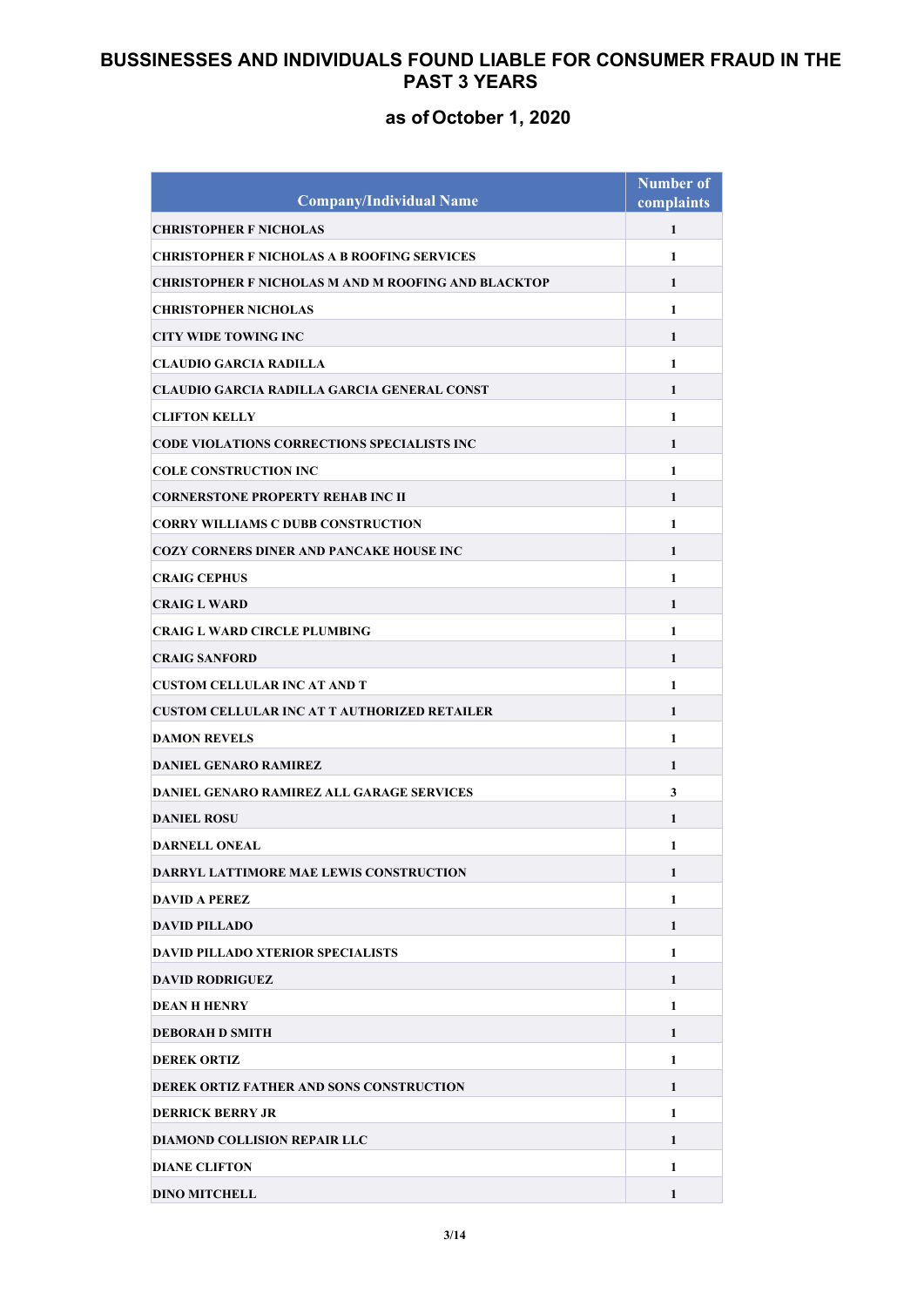| <b>Company/Individual Name</b>                             | <b>Number of</b><br>complaints |
|------------------------------------------------------------|--------------------------------|
| DISTRICT TOWING AND RECOVERY INC                           | $\mathbf{1}$                   |
| <b>D J RENTALS INC CHICAGO JET SKI RENTALS</b>             | $\mathbf{1}$                   |
| <b>DOMIO CHICAGO GROWTH I LLC</b>                          | $\mathbf{1}$                   |
| DON A PITTS PITTS ROOFING COMPANY                          | 1                              |
| <b>DREAM TEAM BUILDERS INC</b>                             | 1                              |
| <b>DUCO DISASTER SERVICE LLC</b>                           | 1                              |
| <b>DUCO DRYING LLC</b>                                     | $\mathbf{1}$                   |
| <b>DUNNING ELECTRICAL SERVICES INC</b>                     | $\mathbf{1}$                   |
| <b>DWAYNE TROUPE JR</b>                                    | $\mathbf{1}$                   |
| <b>EDGAR MARTINEZ</b>                                      | $\mathbf{1}$                   |
| <b>EDGAR MARTINEZ J AND G CONSTRUCTION</b>                 | $\mathbf{1}$                   |
| <b>EDMUND KAVANAUGH</b>                                    | 1                              |
| <b>EDWARD PRYSTALSKI</b>                                   | $\mathbf{1}$                   |
| <b>ELIJAH MALIK</b>                                        | $\mathbf{1}$                   |
| <b>ENLIGHTENED CITY LLC</b>                                | $\mathbf{1}$                   |
| <b>ERIC RIVERA</b>                                         | 1                              |
| <b>ERNADA IBRANOVIC</b>                                    | $\mathbf{1}$                   |
| <b>ERNESTO ZEPEDA</b>                                      | $\mathbf{1}$                   |
| <b>EVOLVE CONSTRUCTION INC</b>                             | $\mathbf{1}$                   |
| <b>EXPO DEVELOPMENT INC</b>                                | 1                              |
| EXPO DEVELOPMENT INC EXPO HOME DEVELOPMENT                 | 1                              |
| <b>EZEQUIEL ECHEVESTE</b>                                  | 1                              |
| <b>FATHER AND SONS HOME IMPROVEMENT II INC</b>             | 1                              |
| <b>FELIPE LARA</b>                                         | 1                              |
| <b>FELIPE LARA CONSTRUCTION INC</b>                        | 1                              |
| <b>FERNANDO EDUARDO PALOMINO</b>                           | 1                              |
| <b>FERNANDO ILLIZACA</b>                                   | $\mathbf{1}$                   |
| FI GENERAL CONTRACTORS INC                                 | 1                              |
| <b>FLASH TAX REFUNDABLES CORP</b>                          | 1                              |
| FOUR SEASONS HEATING AIR CONDITIONING INC FOUR SEASONS INC | $\overline{2}$                 |
| FOUR SEASONS HEATING AND AIR CONDITIONING INC              | $\mathbf{2}$                   |
| FRESH START REALTY CORP                                    | 1                              |
| <b>FURNITURE 4 LESS INC</b>                                | 1                              |
| <b>GARY MATT INC</b>                                       | 1                              |
| <b>GARY ZELEZNAK</b>                                       | 1                              |
| <b>GENESIS BEAUTY CO</b>                                   | 1                              |
| <b>GEORGE ROSS</b>                                         | 1                              |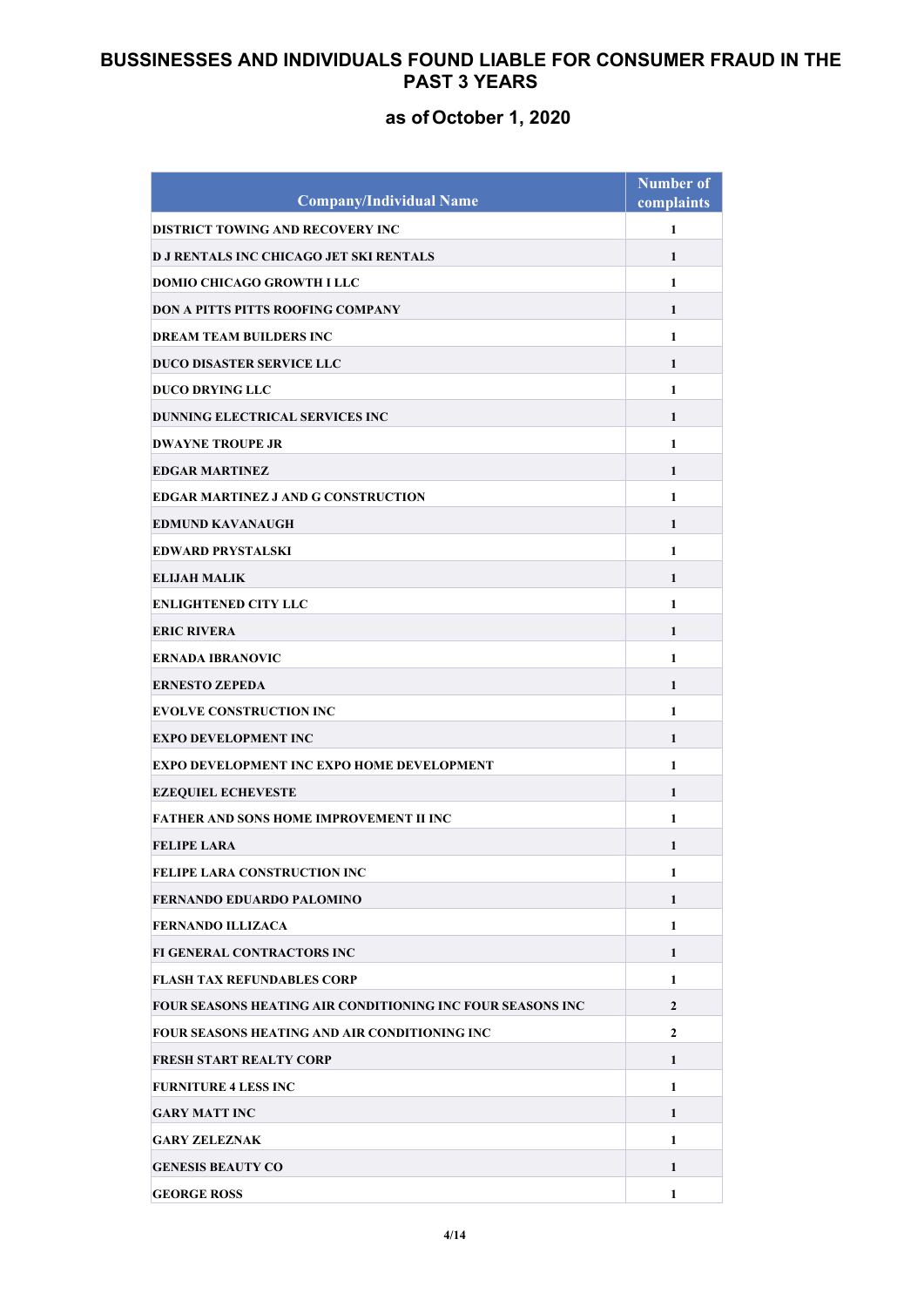| <b>Company/Individual Name</b>                  | <b>Number of</b><br>complaints |
|-------------------------------------------------|--------------------------------|
| <b>GERALD MANUEL JR</b>                         | $\mathbf{1}$                   |
| <b>GERRELL BILLINGS BILLINGS ROOFING SYSTEM</b> | $\mathbf{1}$                   |
| <b>GET RIGHT RECOVERY INC</b>                   | $\mathbf{1}$                   |
| <b>GGI CONSTRUCTION INC</b>                     | $\mathbf{1}$                   |
| <b>GINO MILLER</b>                              | 1                              |
| <b>GLEN GRAY</b>                                | $\mathbf{1}$                   |
| <b>GOMEZ AND SON S CONCRETE INC</b>             | $\mathbf{1}$                   |
| <b>GOTTSTREET PROPERTIES LLC</b>                | $\mathbf{1}$                   |
| <b>GREEN BUILDING PARTNERS INC</b>              | $\mathbf{1}$                   |
| <b>GREGORY NOBLE</b>                            | $\mathbf{1}$                   |
| <b>GUILLERMO HERRERA</b>                        | $\mathbf{1}$                   |
| <b>HARVEY HENRY</b>                             | $\mathbf{1}$                   |
| <b>HARVEY HENRY DEANS BUILDING CONSTRUCTION</b> | 3                              |
| <b>HAYSSAM ATRACHE PHONE FIX 4 LESS</b>         | $\mathbf{1}$                   |
| <b>H BLOCK TOWING INC</b>                       | $\mathbf{1}$                   |
| <b>HORTON CONSTRUCTION INC</b>                  | $\mathbf{1}$                   |
| <b>IIO GROUP INC</b>                            | $\mathbf{1}$                   |
| <b>IKECHI URUM EKE</b>                          | $\mathbf{1}$                   |
| <b>IMPACT CONSTRUCTION LLC</b>                  | $\mathbf{1}$                   |
| <b>INFINITY RESTORATION CO</b>                  | $\mathbf{1}$                   |
| <b>INNA ELTERMAN</b>                            | 1                              |
| <b>INNOVATIVE PARKING SOLUTION LLC</b>          | 1                              |
| <b>INNOVATIVE PARKING SOLUTIONS LLC</b>         | 3                              |
| <b>INSURANCE LOSS SERVICES INC</b>              | $\mathbf{2}$                   |
| <b>ISAAC RODRIGUEZ</b>                          | 2                              |
| <b>ISAAC RODRIGUEZ AMAZON ROOFING MASONRY</b>   | 1                              |
| <b>ISAIAS VAZQUEZ</b>                           | $\mathbf{1}$                   |
| <b>ISHMAEL LOPEZ</b>                            | 1                              |
| <b>ISMAEL JURADO</b>                            | 1                              |
| <b>JAIME O RIVERA</b>                           | 1                              |
| <b>JAIME RIVERA</b>                             | 1                              |
| <b>JAIME RIVERA RELIABLE AWININGS AND SIGN</b>  | $\mathbf{1}$                   |
| <b>JAIME RIVERA RELIABLE AWNING AND SIGN</b>    | $\mathbf{1}$                   |
| <b>JAMES BILLIS</b>                             | $\mathbf{1}$                   |
| <b>JAMES BOGGAN</b>                             | $\mathbf{1}$                   |
| <b>JAMES HOWARD</b>                             | 1                              |
| <b>JAMES HOWARD CONSTRUCTION</b>                | $\mathbf{1}$                   |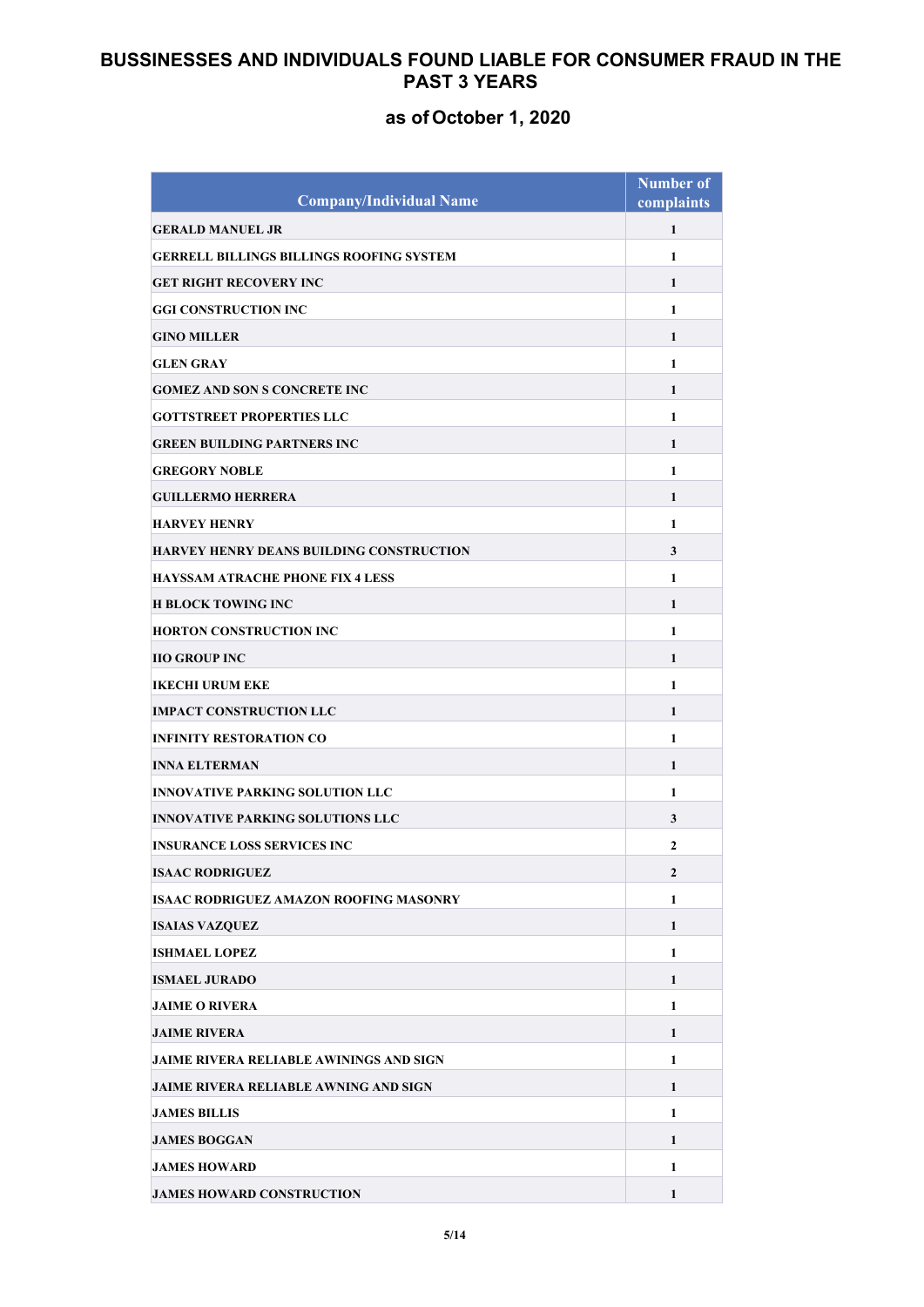| <b>Company/Individual Name</b>                                  | <b>Number of</b><br>complaints |
|-----------------------------------------------------------------|--------------------------------|
| <b>JAMES JOHNSEN</b>                                            | $\mathbf{1}$                   |
| <b>JASMINES NAIL SALON AND SPA LLC</b>                          | $\mathbf{1}$                   |
| JASON K HARJUNG ASSURED APPLIANCE AND HEATING AIR               | $\mathbf{1}$                   |
| <b>JAVIER FRANCO WROUGHT IRON FENCING AND MAINTENANCE</b>       | 1                              |
| <b>JAVIER VERTIZ</b>                                            | $\mathbf{1}$                   |
| <b>J C CONSTRUCTION PLUMBING CO</b>                             | 1                              |
| <b>JERRY BROWN</b>                                              | $\mathbf{1}$                   |
| <b>JERZY WOZNIAK GEORGE S QUALITY REMODELING AND PAIN</b>       | 1                              |
| <b>JIMENEZ AUTO REPAIR CORP UNIVERSAL AUTO REPAIR</b>           | $\mathbf{2}$                   |
| <b>JKGREEN INC SIDING 1 WINDOWS 1 EXTERIORS</b>                 | 1                              |
| <b>JM AUTOBODY REPAIR LLC</b>                                   | $\mathbf{1}$                   |
| <b>J N M TOWING INC</b>                                         | 1                              |
| <b>JOANN CLAY J CLAY TRAVELS</b>                                | 1                              |
| <b>JOHN BURROW</b>                                              | 1                              |
| JOHN BURROW LOW COST PAINTING SNOW REMOVAL                      | $\mathbf{1}$                   |
| <b>JOHN HEEGER</b>                                              | 1                              |
| <b>JOHN MITCHELL MIDWEST ROOFING</b>                            | $\mathbf{1}$                   |
| <b>JOHN MITHCELL</b>                                            | 1                              |
| <b>JOHNNY WILKINS</b>                                           | $\mathbf{1}$                   |
| <b>JOHNSON BEYONCA</b>                                          | 1                              |
| <b>JOHN SOTO ONE CONSTRUCTION</b>                               | 1                              |
| <b>JOHN STEIN</b>                                               | 1                              |
| <b>JOHN STEIN AMERICAN PRIDE</b>                                | 1                              |
| <b>JOHN WINTER</b>                                              | 1                              |
| JONATHAN FORD                                                   | 1                              |
| JONATHAN FORD N JAI S DECORATING                                | 1                              |
| <b>JONATHAN GUTOWSKI</b>                                        | $\mathbf{1}$                   |
| <b>JORGE A HERNANDEZ</b>                                        | 1                              |
| <b>JORGE MOLINA</b>                                             | 1                              |
| <b>JORGE MOLINA CHI CITY CONSTRUCTION</b>                       | 1                              |
| <b>JOSE BAUTISTA</b>                                            | 1                              |
| <b>JOSE BAUTISTA RAFIN PLUMBING</b>                             | 1                              |
| <b>JOSE CASTELLANOS ARCE GARAGE DOOR AND CONSTRUCTION</b>       | $\mathbf{1}$                   |
| JOSE FERNANDEZ MARQUEZ MARQUEZ CONSTRUCTION                     | $\mathbf{1}$                   |
| <b>JOSE J ALARCON NEW TECH SIGNS</b>                            | $\mathbf{1}$                   |
| <b>JOSE LOPEZ</b>                                               | 1                              |
| <b>JOSE LOPEZ INDOOR WEATHER MAKERS HEATING AIRCONDITIONING</b> | 1                              |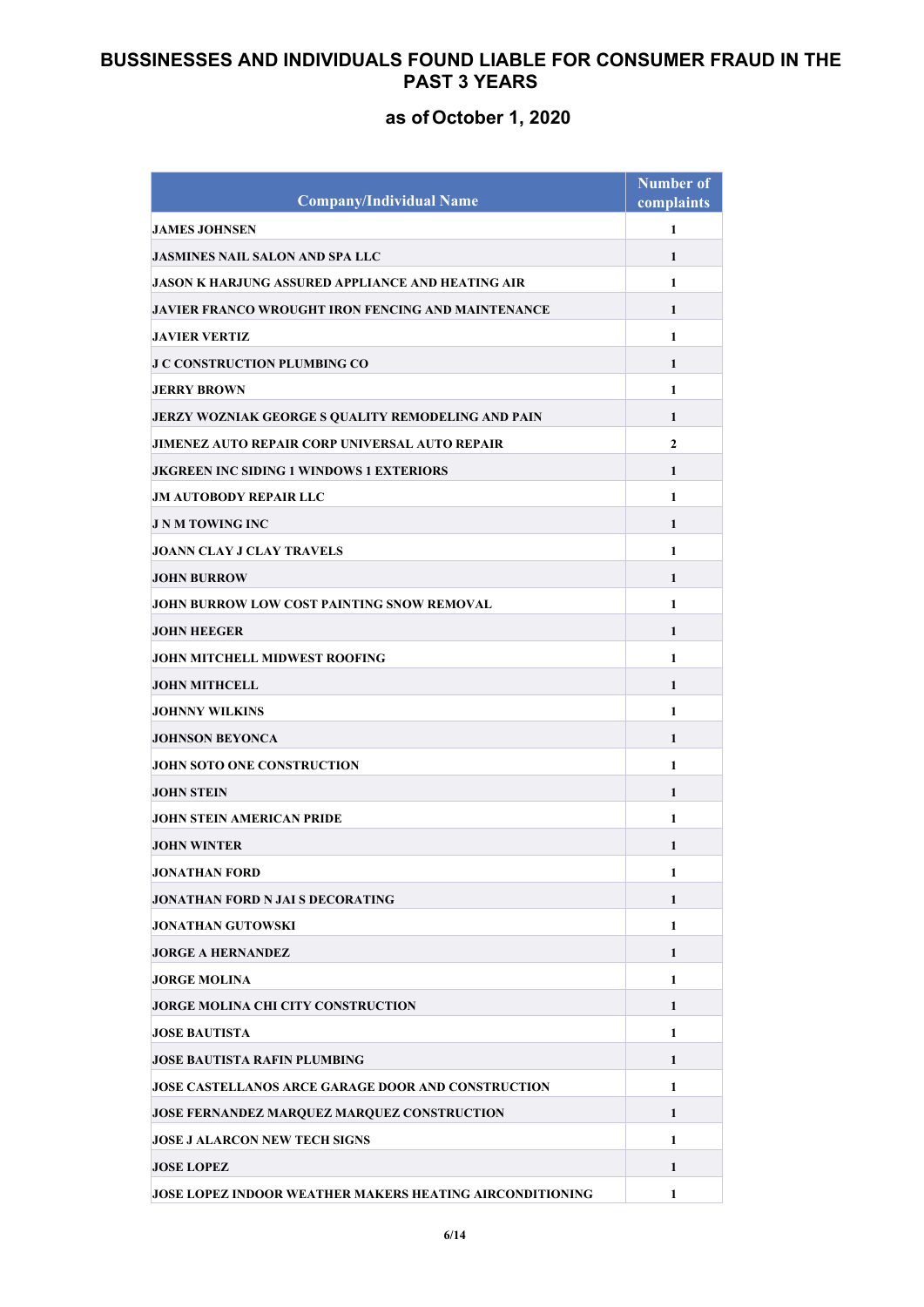| <b>Company/Individual Name</b>                          | <b>Number of</b><br>complaints |
|---------------------------------------------------------|--------------------------------|
| <b>JOSE LUIS CAZARES ESCAMILLA</b>                      | 1                              |
| <b>JOSE LUIS CAZARES ESCAMILLA LUIS CONSTRUCTION GE</b> | $\mathbf{1}$                   |
| <b>JOSE MIRANDA</b>                                     | $\mathbf{1}$                   |
| <b>JOSE NAVARRETE INSURANCE LOSS SERVICES</b>           | $\mathbf{1}$                   |
|                                                         |                                |
| <b>JOSEPH GUTIERREZ</b><br><b>JOSEPH WHITE</b>          | 1                              |
|                                                         | 1                              |
| JOSEPH WHITE HUNTER REBUILT                             | 1                              |
| <b>JOSE REYES</b>                                       | 1                              |
| <b>JOSE REYES/ K J K GENERAL CONSTRUCTION</b>           | 1                              |
| <b>JOSE ROSAS</b>                                       | $\mathbf{1}$                   |
| <b>JOSE R PULIDO HURTADO</b>                            | 1                              |
| JOSE R PULIDO HURTADO JOES CONSTRUCTION                 | $\mathbf{1}$                   |
| <b>JOSE U NAVARETTE</b>                                 | 1                              |
| <b>JOSE URBINA</b>                                      | $\overline{2}$                 |
| JOSE URBINA KDB REMODELING HANDYMAN SERVICES            | $\overline{2}$                 |
| <b>JOURDAN CASTELLANOS</b>                              | $\mathbf{1}$                   |
| JOURDAN CASTELLANOS LAST ONES CONCRETE LLC              | 1                              |
| <b>JOYCE KETELHUT</b>                                   | $\mathbf{1}$                   |
| <b>J SANTOS LEANOS</b>                                  | $\mathbf{1}$                   |
| <b>JSH CONSTRUCTION INC</b>                             | $\mathbf{1}$                   |
| <b>JUAN C CORTEZ</b>                                    | 1                              |
| <b>JUAN M ROSAS</b>                                     | 1                              |
| KADANSKI CONSTRUCTION INC                               | 1                              |
| <b>KADANSKI CONSTRUCTION INC 2</b>                      | 1                              |
| K AND H CONSTRUCTION GROUP                              | 1                              |
| <b>KATHY WHITE</b>                                      | 1                              |
| <b>KENDRICK ROBINSON</b>                                | $\mathbf{1}$                   |
| <b>KENNETH E EMANUEL</b>                                | 1                              |
| <b>KENNETH E EMANUEL COMPLETE CONSTRUCTION</b>          | 1                              |
| <b>KENNETH E EMMANUEL</b>                               | $\overline{2}$                 |
| <b>KENNETH EMMANUEL</b>                                 | $\mathbf{1}$                   |
| <b>KENNETH KNIGHT</b>                                   | 1                              |
| <b>KENNY MILLER</b>                                     | 1                              |
| <b>KENNY MILLER FRANK S CONSTRUCTION</b>                | $\mathbf{1}$                   |
| <b>KEYSTON PLUMBING COMPANY</b>                         | $\mathbf{1}$                   |
| KIM AND TONY S ROOFING AND CONCRETE                     | $\mathbf{1}$                   |
| <b>KINZIE MOSLEY</b>                                    | $\mathbf{1}$                   |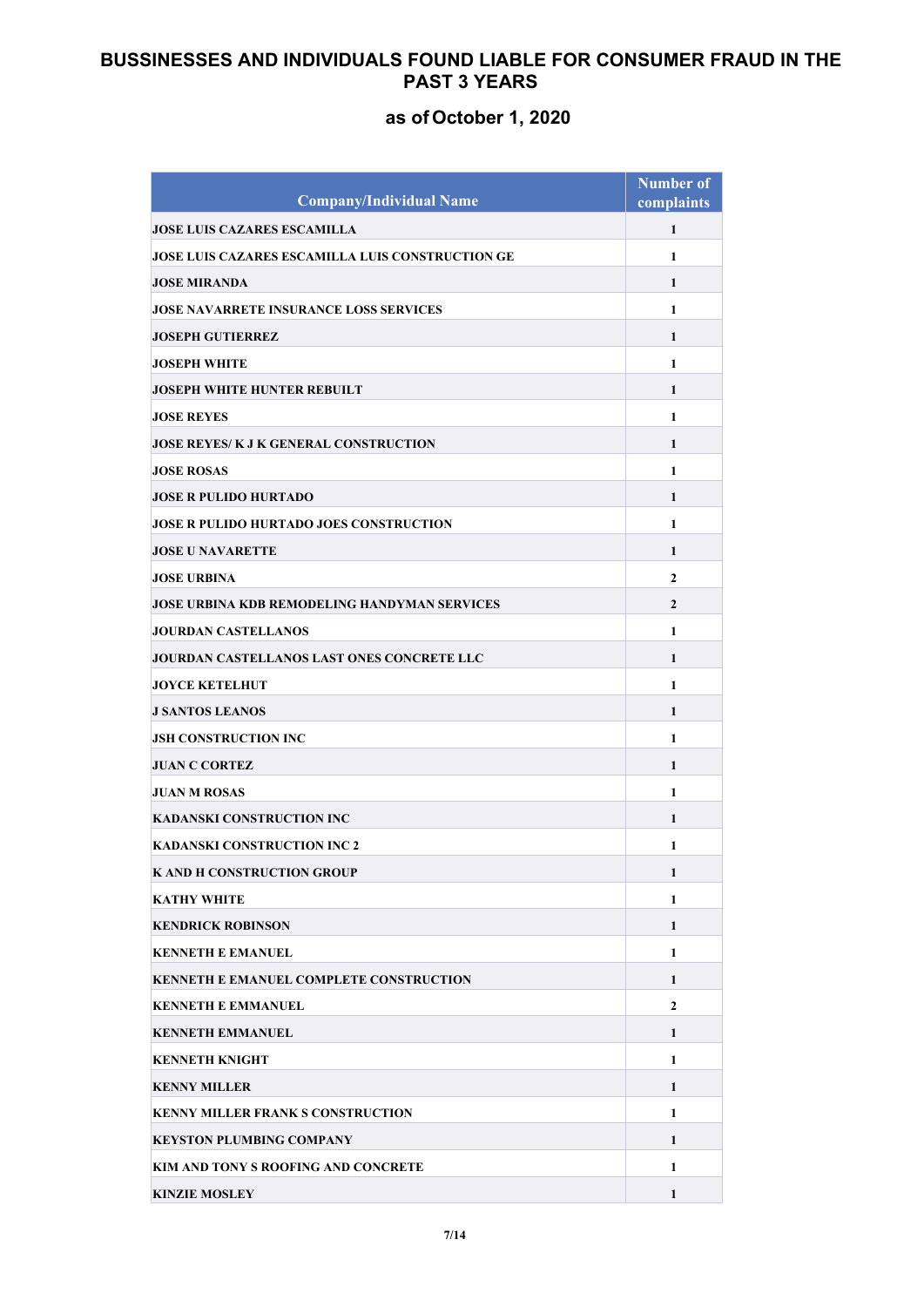| <b>Company/Individual Name</b>                       | <b>Number of</b><br>complaints |
|------------------------------------------------------|--------------------------------|
| KINZIE MOSLEY FOUR BROTHERS CONSTRUCTION             | $\mathbf{1}$                   |
| <b>KIRK DAVIS</b>                                    | 1                              |
| <b>KNODEL ENTERPRISES INC</b>                        | 1                              |
| <b>KRISTINA KADAN</b>                                | 1                              |
| KRISTINA PETERSON PEOPLE S CHOICE HEATING AND AIR    | 1                              |
| <b>KURT WRIGHT</b>                                   | 1                              |
| <b>LA A CONSTRUCTION INC</b>                         | $\mathbf{2}$                   |
| <b>LAKESHIA FRAZIER</b>                              | 1                              |
| <b>LAKESHIA FRAZIER LA AND A TRAVELS</b>             | $\mathbf{2}$                   |
| <b>LAKESHIA FRAZIER LA A TRAVELS</b>                 | $\mathbf{1}$                   |
| LAKEVIEW ENVIRONMENTAL CONSTRUCTION GROUP LLC        | 1                              |
| <b>LAPARISH LEWIS</b>                                | 1                              |
| <b>LARRY RIFFLE</b>                                  | 1                              |
| <b>LARRY RIFFLE L RIFFLE INC</b>                     | 1                              |
| <b>LARRY V SCOTT VERONICA S COMPACT CONSTRUCTION</b> | 1                              |
| <b>LAWRENCE HUTTO</b>                                | $\mathbf{2}$                   |
| <b>LAWRENCE HUTTO ABERDEEN MECHANICAL</b>            | $\mathbf{1}$                   |
| <b>LAWRENCE WANKO</b>                                | $\mathbf{1}$                   |
| LAWRENCE WANKO LAWRENCE WANKO FOUNDATION CONCRETE    | 1                              |
| <b>LEONARD FAIRROW</b>                               | 1                              |
| <b>LEONIDES BELTRAN</b>                              | 1                              |
| <b>LEONIDES BELTRAN LEOS GENERAL CONTRACTORS</b>     | 1                              |
| <b>LEONIDES CONSTRUCTION INC</b>                     | 1                              |
| <b>LEON SHELTON</b>                                  | 1                              |
| <b>LEROY DIGBY</b>                                   | 1                              |
| <b>LINDHOLM ROOFING INC</b>                          | 1                              |
| <b>LOGAN SOUARE FITNESS LLC</b>                      | 1                              |
| <b>LORI WYATT</b>                                    | $\overline{2}$                 |
| <b>LOWES HOME CENTER LLC LOWES</b>                   | $\mathbf{1}$                   |
| <b>LUIS HERRERA</b>                                  | 1                              |
| LUIS HERRERA COAST TO COAST ROOFING AND CONSTRUCTI   | 1                              |
| <b>LUIS L LOPEZ</b>                                  | 1                              |
| LUIS L LOPEZ L AND T CONSTRUCTION                    | 1                              |
| <b>LUIS MOLINA</b>                                   | $\mathbf{1}$                   |
| <b>LUKASZ BANAS</b>                                  | 1                              |
| MAGDAN HOME IMPROVEMENT INC                          | 1                              |
| <b>MAHER ABUEIDEH</b>                                | 1                              |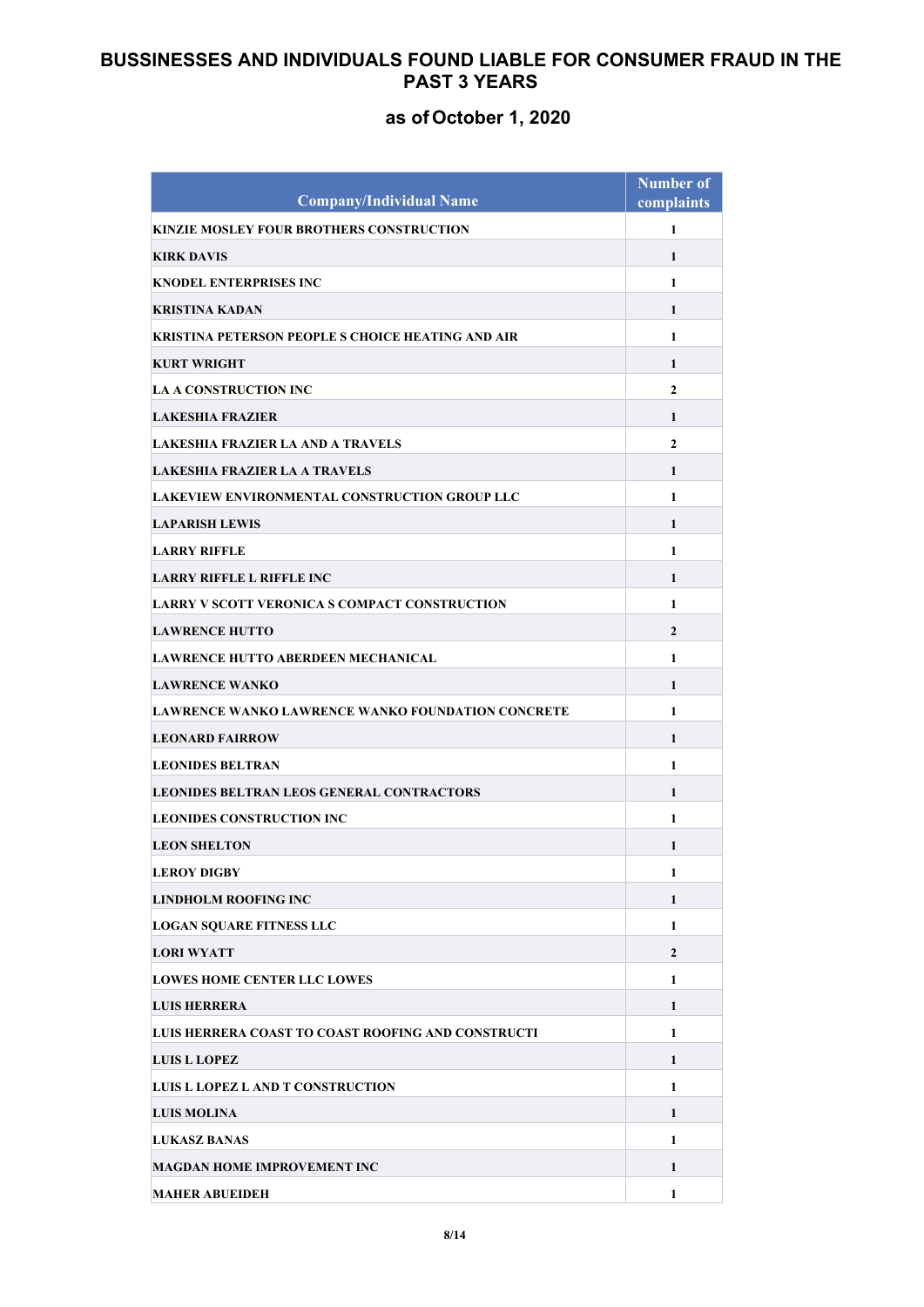| <b>Company/Individual Name</b>                     | <b>Number of</b><br>complaints |
|----------------------------------------------------|--------------------------------|
| M AND S AUTO SALES OF CHICAGO INC                  | 1                              |
| <b>MANUEL AGUILERA</b>                             | $\mathbf{1}$                   |
| <b>MANUEL L GALVEZ</b>                             | $\mathbf{1}$                   |
| MARCIAL GOMEZ AND SON S CONCRETE INC               | $\mathbf{1}$                   |
| <b>MARIA S RODRIGUEZ ONE CONSTRUCTION</b>          | 1                              |
| <b>MARIO COLEMAN</b>                               | 1                              |
| <b>MARIO HURTADO</b>                               | 1                              |
| MARIO HURTADO MARIOS REMODELING                    | $\mathbf{1}$                   |
| MARTINA ZAVALA / CHICAGO CAFFE                     | 1                              |
| MARTINA ZAVALA CHICAGO CAFFE                       | $\mathbf{1}$                   |
| <b>MATRIX CONSTRUCTION CORPORATION</b>             | $\mathbf{1}$                   |
| <b>MATY LAC DEVELOPMENT NO 2 INC.</b>              | $\mathbf{1}$                   |
| <b>MAURICE SMITH MAINTENANCE</b>                   | 1                              |
| <b>MAXIMIZED RESTORATION SERVICES INC</b>          | 1                              |
| MD DEVELOPMENT LLC SERIES 6115 ST LAWRENCE         | $\mathbf{1}$                   |
| <b>MICHAEL J SAVAGE</b>                            | 1                              |
| <b>MICHAEL KOSYLA</b>                              | $\mathbf{1}$                   |
| MICHAEL MAHONEY L AND M CONSTRUCTION AND MECHANICA | $\mathbf{1}$                   |
| <b>MICHAEL RAMIREZ</b>                             | $\mathbf{1}$                   |
| MICHAEL RAMIREZ MIKE S CONCRETE REPAIR             | 1                              |
| <b>MICHAEL STEIN</b>                               | 1                              |
| MICHAEL STEIN NORTHLAND CONSTRUCTION               | 1                              |
| MID CITY HEATING AND AIR CONDITIONING              | 1                              |
| MIDWEST DIRECT AUTOBODY INC CAR CARE CENTER        | 1                              |
| <b>MIDWEST TUCKPOINTER</b>                         | 1                              |
| MIKE ANDERSON CHEVROLET OF CHICAGO LLC             | $\mathbf{1}$                   |
| MINERVA ZAMORA VITAL MAINTENANCE AND CONSTRUCTION  | $\mathbf{1}$                   |
| <b>MIRO DEVELOPMENT GROUP LLC</b>                  | $\mathbf{1}$                   |
| <b>MIROSLAV SUROYCH</b>                            | 1                              |
| MIRSAD SARAJILIJA                                  | $\mathbf{1}$                   |
| <b>MITCHELL CONCRETE</b>                           | 1                              |
| <b>MOHAMED NATOUR</b>                              | $\mathbf{1}$                   |
| <b>MOHAMED NATOUR/LIBERTY</b>                      | 1                              |
| MOLINA CONSTRUCTION AND DESIGN INC                 | $\mathbf{1}$                   |
| MOUNSEF INTERNATIONAL INC AL KHYAM BAKERY          | $\mathbf{1}$                   |
| <b>MPD CONSTRUCTION GROUP INC</b>                  | $\mathbf{1}$                   |
| <b>M Q HOME REPAIR INC</b>                         | $\mathbf{1}$                   |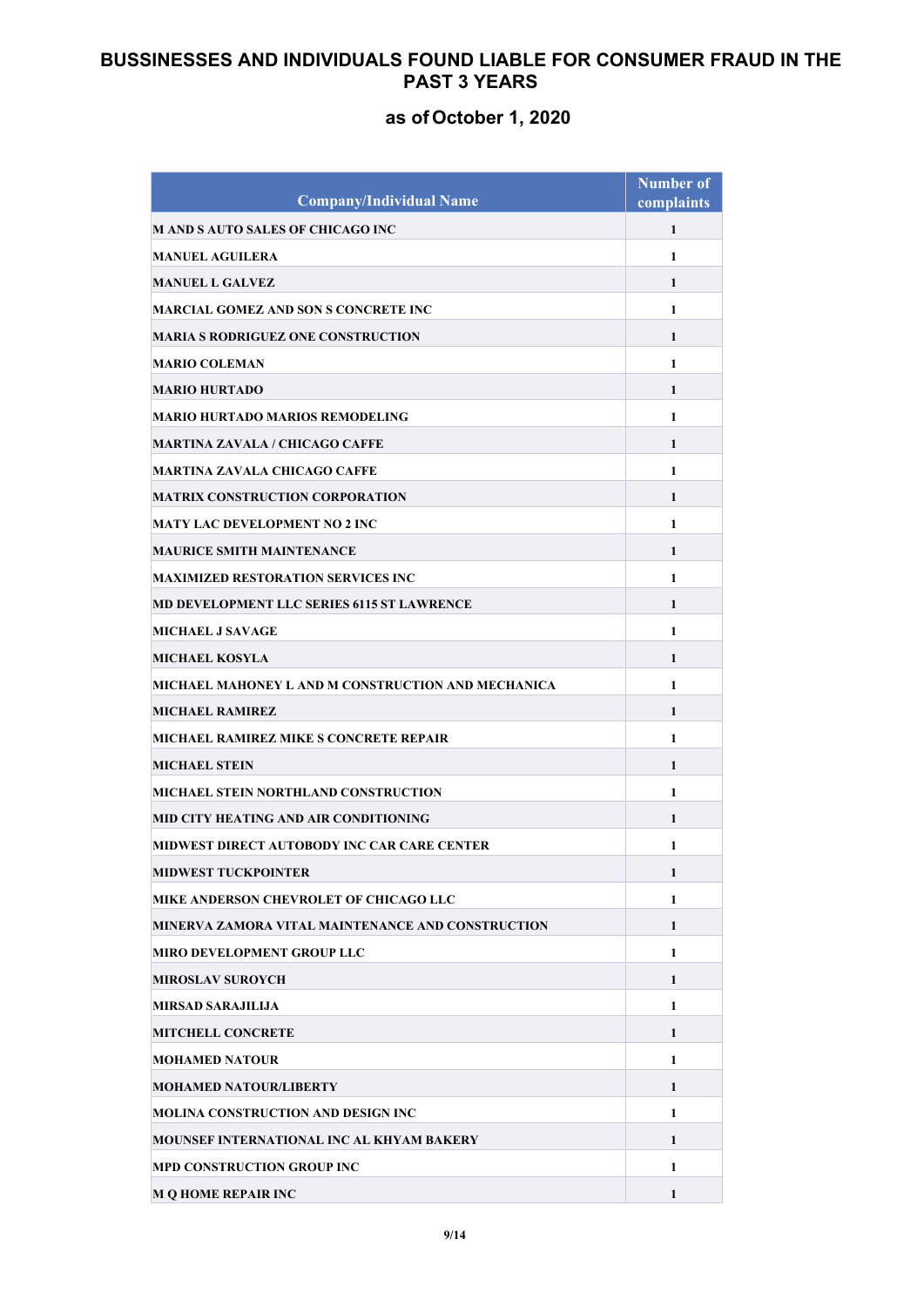| <b>Company/Individual Name</b>                            | <b>Number of</b><br>complaints |
|-----------------------------------------------------------|--------------------------------|
| <b>M S CONSTRUCTION GROUP INC</b>                         | 1                              |
| MYM CONSTRUCTION INC                                      | $\mathbf{1}$                   |
| <b>NASSER W JIBAWI</b>                                    | $\mathbf{1}$                   |
| NATIONAL RIGGING SPECIALIST INC                           | 1                              |
| NEIGHBORHOOD RESTORATION COMPANY                          | $\mathbf{2}$                   |
| <b>NERY PINEDA</b>                                        | 1                              |
| NERY PINEDA BLUE LINE ELECTRICAL CONTRACTOR               | 1                              |
| NEXT LEVEL CONSTRUCTION INC                               | $\mathbf{1}$                   |
| NICHOLAS P CIOLINO                                        | 1                              |
| <b>NICOLAS ROMERO</b>                                     | $\mathbf{1}$                   |
| NOMBACH COMPANY INC                                       | $\mathbf{2}$                   |
| NORWOOD INC                                               | 1                              |
| OAK PARK COMMUNICATIONS INC AMERICA WIRELESS              | 1                              |
| <b>OBED SALAS GS RESTORATION PAINTING AND MR CLEAN JA</b> | 1                              |
| OCHOA R PETER OCHOA SPORTING GOODS                        | 1                              |
| <b>OMAR PEREZ VELAZCO ROOFING</b>                         | 1                              |
| <b>ONEAL THOMAS</b>                                       | $\mathbf{1}$                   |
| <b>ON TIME TOWS INC</b>                                   | 1                              |
| <b>OSCAR TECHS INC</b>                                    | $\mathbf{1}$                   |
| OSMAN QUIROZ ALL SEASONS GARAGE DOOR INC                  | 1                              |
| <b>OVER THE MANAGEMENT SERVICES INC</b>                   | 1                              |
| <b>P AND J HOME REPAIR</b>                                | 1                              |
| <b>PARLIAMENT BUILDERS INC</b>                            | 1                              |
| <b>PATRICIA BARLOW</b>                                    | 1                              |
| PATRICK MCFARLAND SIMPLY AUTOMATED CHICAGO                | 1                              |
| PDI CHICAGO LTD                                           | 1                              |
| PEDRO RODRIGUEZ CHAVERO                                   | $\mathbf{1}$                   |
| PEDRO RODRIGUEZ CHAVERO ROOFING INC                       | 1                              |
| PEERLESS ENTERPRISES INC TRU LINK FENCE                   | $\mathbf{1}$                   |
| PEOPLE S CHOICE HEATING AND AIR CONDITIONING INC          | 1                              |
| PERFECTED HANDS LUXURY LLC                                | $\mathbf{1}$                   |
| PERMEX REMODELLING INC                                    | 1                              |
| PETER SANCHEZ PTS MASONRY                                 | 1                              |
| <b>PHILCO GROUP</b>                                       | 1                              |
| PHILLIP MEDINA                                            | 1                              |
| POT OF GOLD CONSTRUCTION INC                              | 1                              |
| <b>PRESTON BREWTON</b>                                    | $\overline{2}$                 |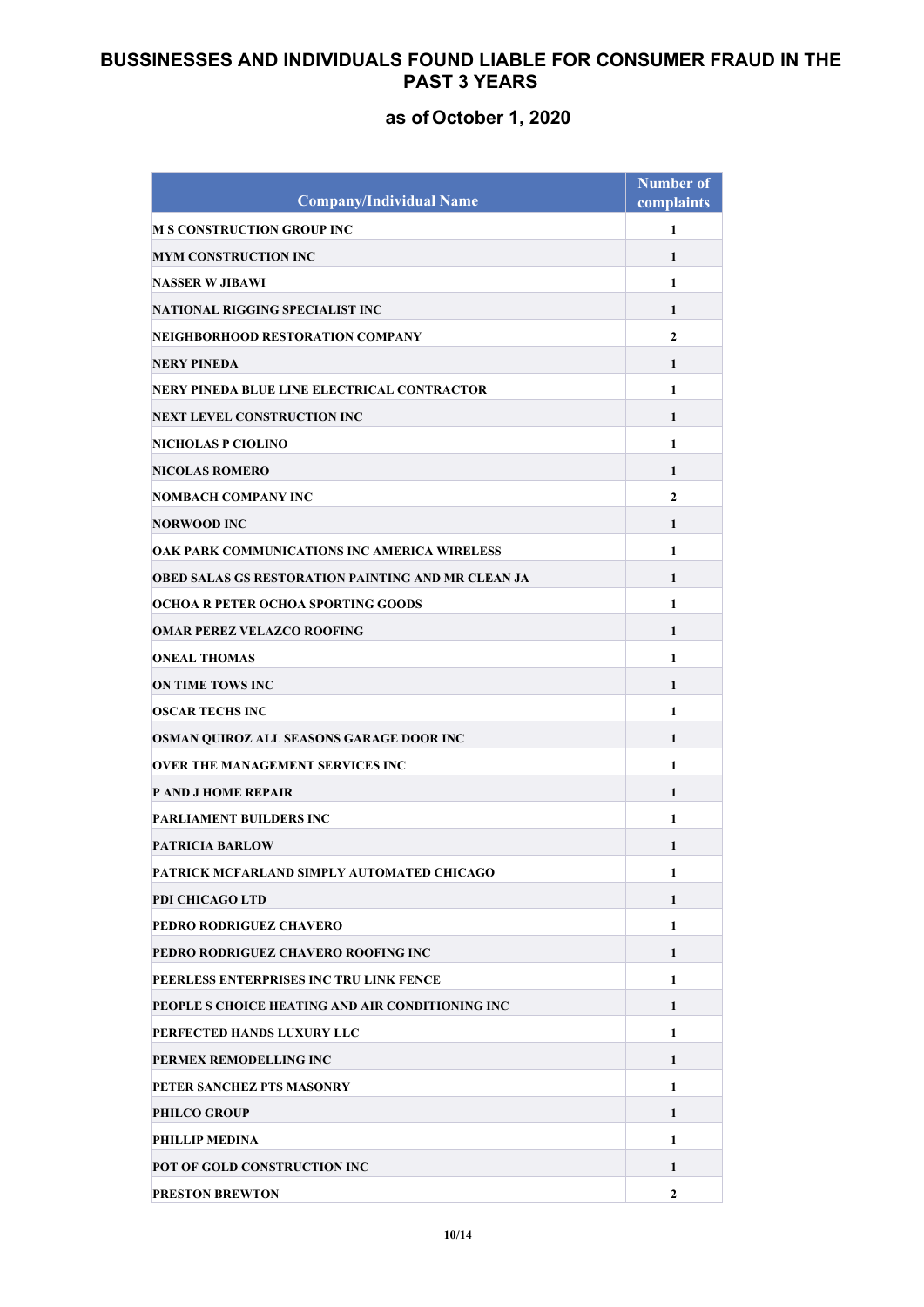| <b>Company/Individual Name</b>                     | <b>Number of</b><br>complaints |
|----------------------------------------------------|--------------------------------|
| PRIME ROOFING GROUP INC                            | $\overline{2}$                 |
| <b>RAFAEL BACA</b>                                 | $\mathbf{1}$                   |
| RAFAEL BACA REFRIGERATION HEATING AND COOLING      | $\mathbf{1}$                   |
| RAFAL A MAJ SERVICES COMPANY                       | $\mathbf{1}$                   |
| RALPH H ALLEN HEATING AC AND APPLIANCE             | 1                              |
| <b>RAMON GERARDO HERREJON</b>                      | $\mathbf{1}$                   |
| <b>RAMON G GONZALEZ FENCE AND DECKS</b>            | $\mathbf{1}$                   |
| <b>RANDY JOHNS</b>                                 | $\mathbf{1}$                   |
| RAUL EDUARDO PALMA PEREZ NORTHWEST VIDEO GAMES     | 1                              |
| <b>RAUL SANDOVAL</b>                               | $\mathbf{1}$                   |
| RAUL SANDOVAL HARDWOOD FLOORING                    | $\mathbf{1}$                   |
| <b>RAYMOND BOLDEN</b>                              | $\mathbf{1}$                   |
| <b>RAYMOND GALLANT</b>                             | $\mathbf{1}$                   |
| RAYMOND WOODHOUSE                                  | 1                              |
| <b>RAYMOND WOODHOUSE RAYS ROOFING CONSTRUCTION</b> | $\mathbf{1}$                   |
| <b>REGINALD JONES</b>                              | $\mathbf{1}$                   |
| <b>REID TILLINGHAST</b>                            | 1                              |
| <b>REO MOVERS</b>                                  | $\mathbf{1}$                   |
| REO MOVERS AND VAN LINES INC                       | $\mathbf{1}$                   |
| <b>RESTORE CONSTRUCTION INC</b>                    | $\mathbf{2}$                   |
| <b>RG MODELO CONSTRUCTION SERVICES CORP</b>        | $\mathbf{2}$                   |
| <b>RHINO CONSTRUCTION INCORPORATED</b>             | $\mathbf{1}$                   |
| <b>RICHARD DABNEY</b>                              | $\mathbf{1}$                   |
| RICHARD DABNEY MONROE S PEST MASTERS               | 1                              |
| RICHARD MASON LASTING IMPRESSIONS                  | 1                              |
| RICHARD SANCHO A PRO MOVE                          | $\mathbf{1}$                   |
| RIGHT AWAY PLUMBING AND HVAC CORP                  | $\mathbf{1}$                   |
| <b>RJ WOLF CONSTRUCTION LLC</b>                    | $\mathbf{1}$                   |
| <b>ROBERT E LEE</b>                                | 1                              |
| <b>ROBERT HUGHES</b>                               | 1                              |
| <b>ROBERT MCKINNEY</b>                             | 1                              |
| <b>ROBERT NORTON</b>                               | $\mathbf{1}$                   |
| <b>ROBERT NORTON BROS CONSTRUCTION</b>             | 1                              |
| <b>ROBERTO FIGUEROA</b>                            | $\mathbf{1}$                   |
| ROBERTO FIGUEROA ALL CONSTRUCTION TODO             | $\mathbf{1}$                   |
| <b>ROBERTO N BALBUENA</b>                          | 1                              |
| <b>ROCKET AUTO SALES INC</b>                       | 1                              |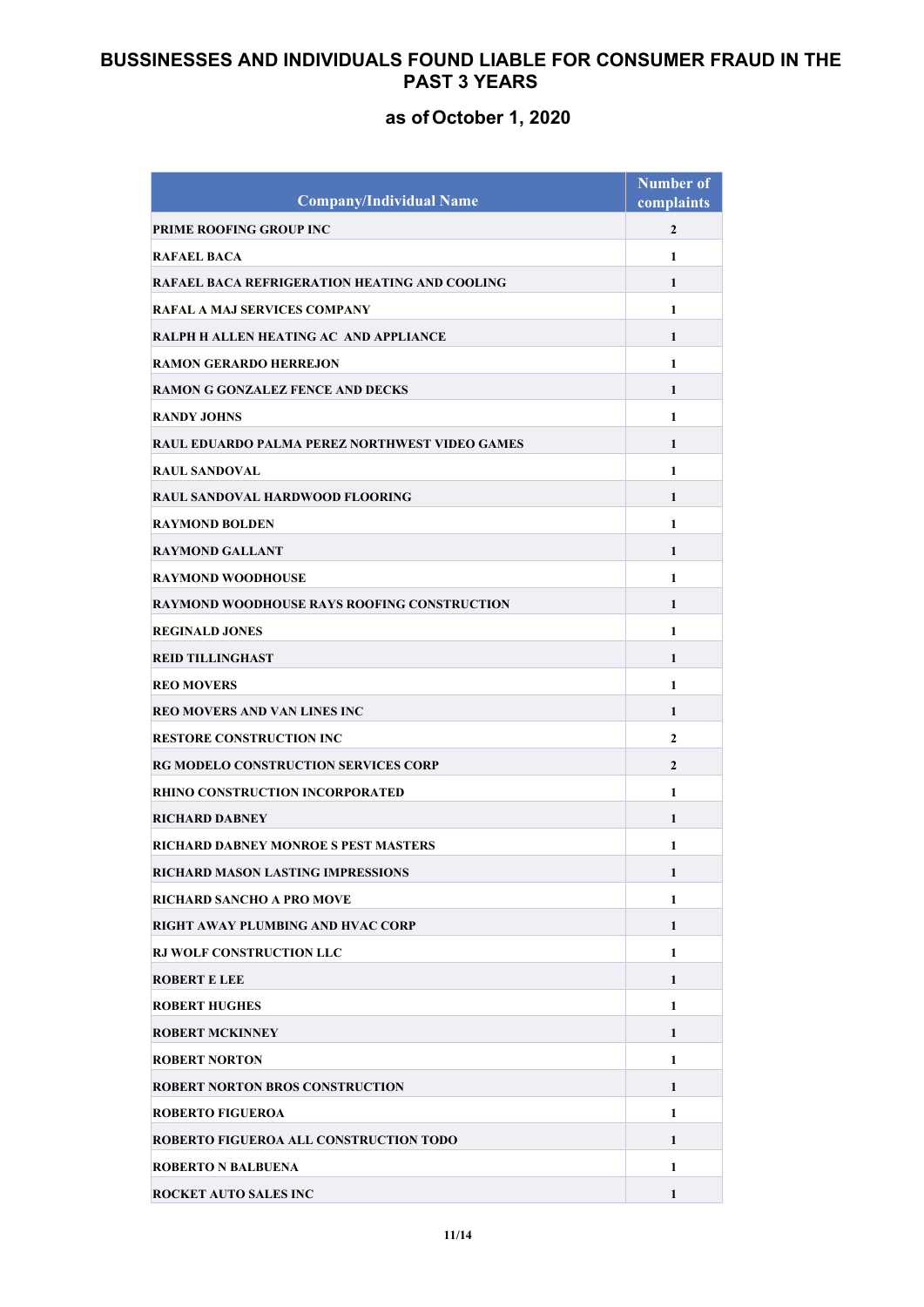|                                                  | <b>Number of</b> |
|--------------------------------------------------|------------------|
| <b>Company/Individual Name</b>                   | complaints       |
| <b>RODERICK MOTON</b>                            | 1                |
| <b>RODNEY E DENNIS REDS CONSTRUCTION</b>         | 1                |
| <b>RONALD BATTEAST</b>                           | $\mathbf{1}$     |
| <b>RONALD BATTEAST AND COMPANY</b>               | 1                |
| <b>RONALD WILLIAMS</b>                           | 1                |
| <b>RONALD WILLIAMS PERFECT TOUCH REMODELING</b>  | 1                |
| <b>ROSETTA MITCHELL</b>                          | 1                |
| <b>ROZMA ENTERPRISES INC SUPER CELL SERVICES</b> | 1                |
| RUBEN CAMACHO BLUE LINE HVAC SERVICES            | 1                |
| RUBY WILLIAMS SALEM SECURITY INCORPORATED        | 1                |
| <b>RUDOLPH A WILLIAMSON</b>                      | $\mathbf{1}$     |
| <b>RUFUS JACKSON</b>                             | 1                |
| <b>RUSSELL H BUECHS</b>                          | 1                |
| <b>RYAN HIMSTEDT</b>                             | 1                |
| <b>SALVADOR CERVANTES</b>                        | $\mathbf{2}$     |
| <b>SAMEER ALAIWI</b>                             | 1                |
| <b>SAMUEL ARTEAGA</b>                            | $\mathbf{1}$     |
| <b>SANDY MILLER</b>                              | $\overline{2}$   |
| SANDY MILLER AAA ROOFING TUCKPOINTING            | $\mathbf{1}$     |
| SANDY MILLER PROFESSIONAL TUCKPOINT ROOFING      | 1                |
| <b>SANTOS AUTO REPAIR INC</b>                    | 1                |
| <b>SEBL GROUP INC INSTASMILE</b>                 | 1                |
| <b>SEFER HODZIC</b>                              | 1                |
| <b>SERGIO HERRERA</b>                            | 1                |
| SERGIO VAZQUEZ RICKEY V S MUFFLER AND BRAKES     | 1                |
| <b>SHAHID SHABAZZ</b>                            | 1                |
| <b>SHAHID SHABAZZ S CORP PLUMBING SOLUTIONS</b>  | $\mathbf{1}$     |
| <b>SHAUN WILLIAMS</b>                            | 1                |
| <b>SIMONE KIMBROUGH</b>                          | 1                |
| SIMPLY AUTOMATED LLC CHICAGO                     | $\mathbf{1}$     |
| <b>SKILLED CONTRACTING INC</b>                   | 1                |
| <b>SMART PROJECT SOLUTIONS INC</b>               | 1                |
| <b>SMOOTH TOWING INC</b>                         | 1                |
| <b>SONNY MILLER</b>                              | $\mathbf{1}$     |
| <b>SONNY MILLER CALL THIS CONSTRUCTION</b>       | $\mathbf{1}$     |
| <b>SOUK JIN LEE</b>                              | 1                |
| <b>SOUK JIN LEE CLOVER MARTIAL ARTS</b>          | 1                |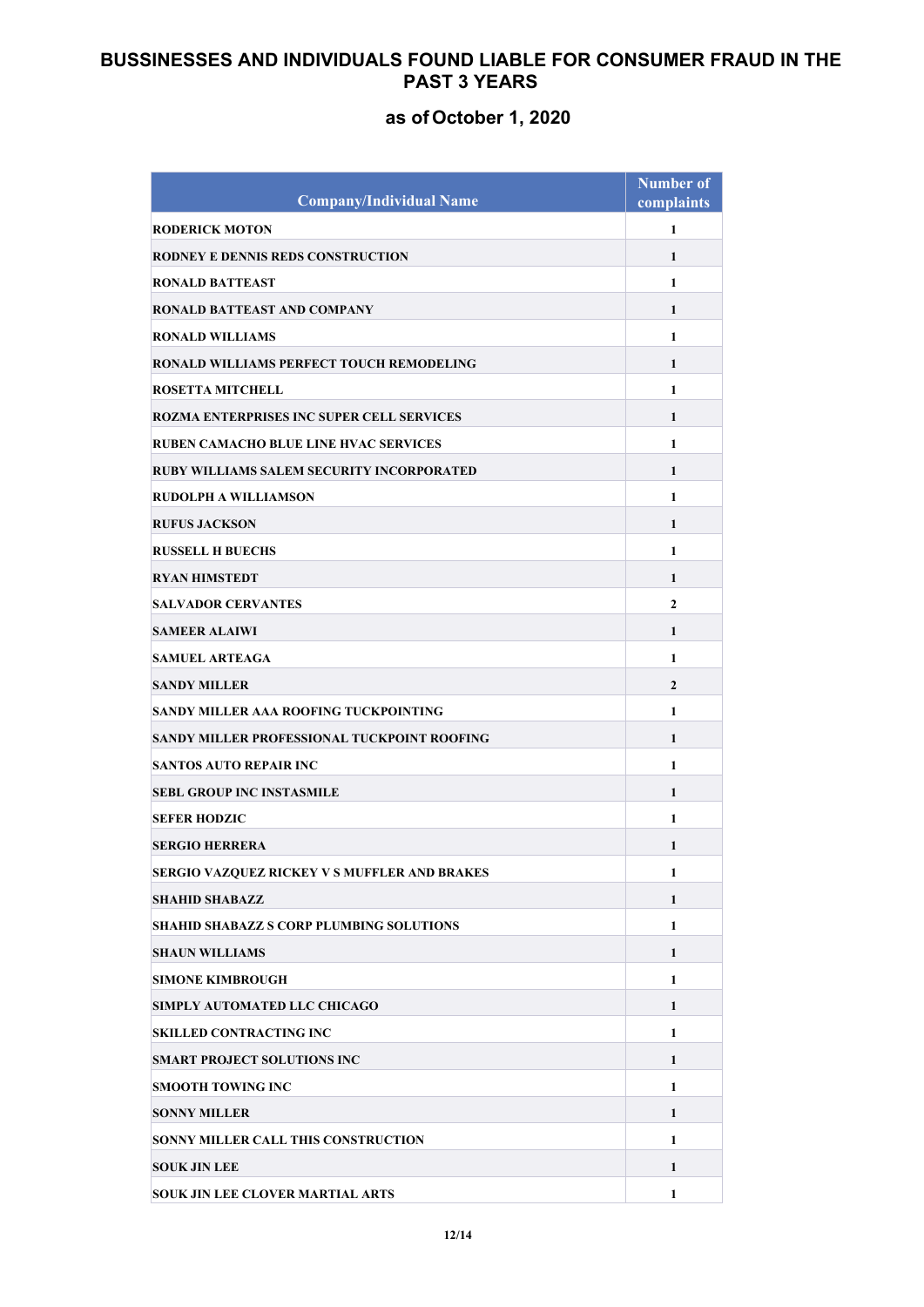| <b>Company/Individual Name</b>                               | <b>Number of</b><br>complaints |
|--------------------------------------------------------------|--------------------------------|
| <b>SPEEEDY TOWING RECOVERY INC</b>                           | 1                              |
|                                                              |                                |
| <b>SPRINTER SEWER AND DRAIN INC</b>                          | $\mathbf{2}$                   |
| STANDARD MAINTENANCE INC                                     | 1                              |
| <b>STANISLAW KULESZA</b>                                     | $\mathbf{1}$                   |
| <b>STEVE TAN</b>                                             | 1                              |
| STEVE TAN ECOTECH ROOFING AND TUCKPOINTING                   | $\mathbf{1}$                   |
| STEWART BARRY ROOFING AND INSULATION CO                      | 1                              |
| STONESIMPLICITY KITCHEN AND BATH LLC                         | 1                              |
| <b>SUCCESS PROPERTIES LLC</b>                                | 1                              |
| <b>SULIK AUTO INC</b>                                        | 1                              |
| <b>TED SPARROW</b>                                           | 1                              |
| TED SPARROW CHICAGOS FINEST HANDYMEN CONTRACTORS             | $\mathbf{1}$                   |
| TENOCH AUTO SALES CORP                                       | 1                              |
| <b>TEODORO TORRES</b>                                        | $\mathbf{1}$                   |
| THE PREMIER PROPERTY TEAM LLC                                | 1                              |
| THE SLEEP SHOP INC DICOUNT BEDDING AND APPLINCE              | 1                              |
| THE SPLC GROUP LLC                                           | 1                              |
| THOMAS COSTELLO ABBOTT REPAIR                                | $\mathbf{1}$                   |
| <b>THOMAS CYRWUS</b>                                         | $\mathbf{1}$                   |
| THOMAS MURPHY AFFORDABLE CONSTRUCTION                        | $\mathbf{1}$                   |
| THOMAS OHART                                                 | 1                              |
| THOMAS SUNTA                                                 | 1                              |
| THOMAS SUNTA ALL TRADES RENOVATIONS                          | 1                              |
| TIMONTHY ROBINSON APPLIANCE SERVICE                          | 1                              |
| TIRE PLUS INC TIRE PLUS                                      | 1                              |
| TIZOC GARCIA TIZOC GARCIA EPOXY FLOORING GENERAL CONSTRUCTIO | $\mathbf{1}$                   |
| <b>TOM MITCHELL</b>                                          | $\mathbf{1}$                   |
| <b>TONY FRAZIER</b>                                          | 1                              |
| <b>TONY JOHNSON</b>                                          | $\mathbf{2}$                   |
| TONY JOHNSON ADDISON ROOFING                                 | 1                              |
| TOVAR CONSTRUCTION INC                                       | 1                              |
| <b>TOW LEGEND INC</b>                                        | 1                              |
| TRAFFIC MANAGEMENT TEAM INC                                  | 1                              |
| TRI CORP WIRELESS INC SPRINT                                 | $\mathbf{1}$                   |
| TROUPE S CONSTRUCTION INCORPORATED                           | $\mathbf{1}$                   |
| TRT TRANSPORTATION INC CHICAGO TROLLEY COMPANY               | $\mathbf{1}$                   |
| <b>TYRESE L FISHER</b>                                       | 1                              |